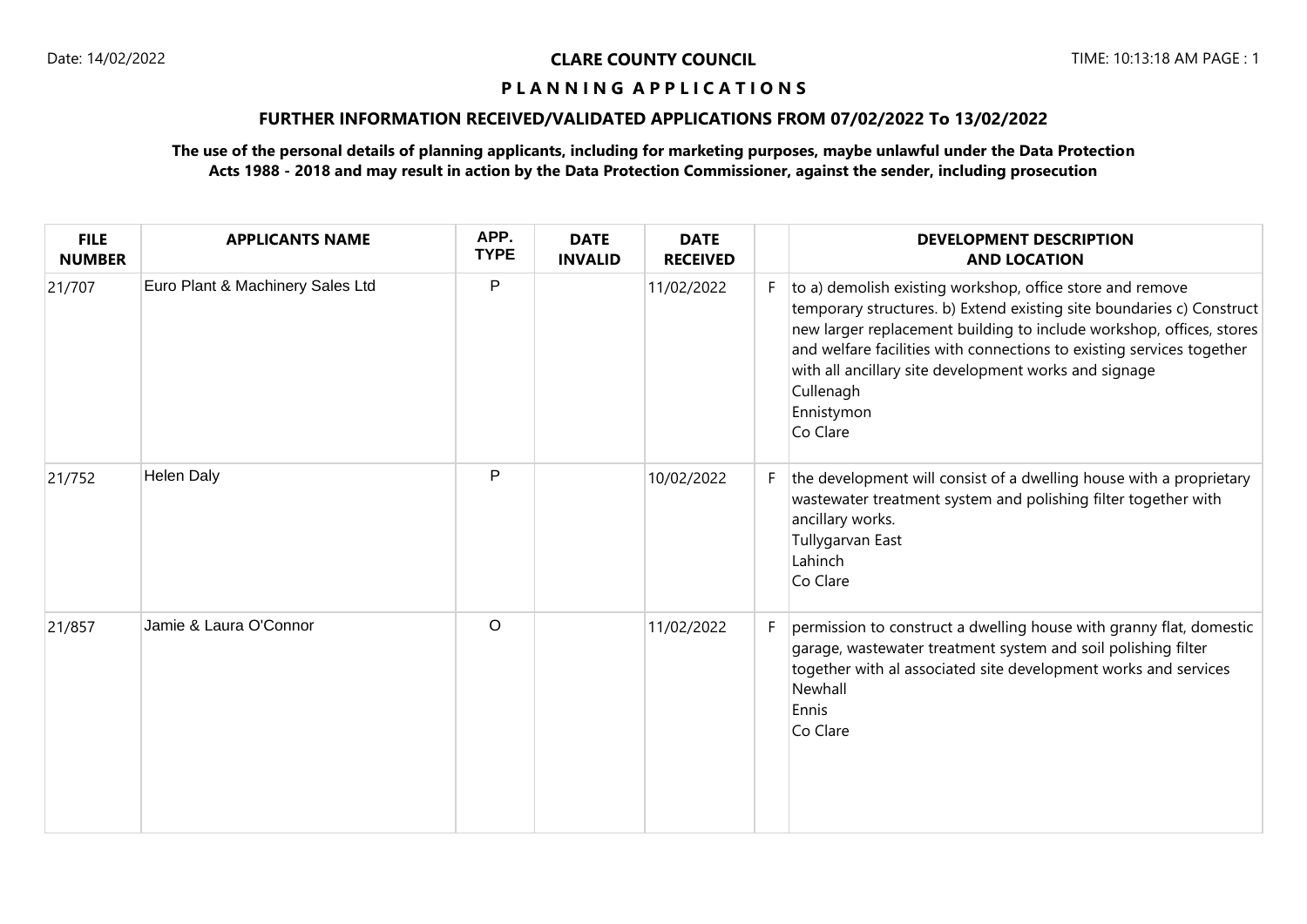# **FURTHER INFORMATION RECEIVED/VALIDATED APPLICATIONS FROM 07/02/2022 To 13/02/2022**

| 21/960  | Paddy & Nora Connaghan             | $\mathsf{R}$ | 10/02/2022 | F. | the development consists of a) the RETENTION of existing "granny<br>flat" to the rear of dwelling house and b) the replacement of<br>existing sub-standard septic tanks with a new proprietary<br>wastewater treatment system, sand polishing filter and percolation<br>area together with ancillary site works<br>Cronagort East<br>Doolin<br>Co Clare                                                                                                                                                                                                                                                                                                                                                                                                                                                                                                                                                                                      |
|---------|------------------------------------|--------------|------------|----|----------------------------------------------------------------------------------------------------------------------------------------------------------------------------------------------------------------------------------------------------------------------------------------------------------------------------------------------------------------------------------------------------------------------------------------------------------------------------------------------------------------------------------------------------------------------------------------------------------------------------------------------------------------------------------------------------------------------------------------------------------------------------------------------------------------------------------------------------------------------------------------------------------------------------------------------|
| 21/994  | Jamie Fitzgibbon & Sherena McGrath | P            | 11/02/2022 | F. | to construct a dwelling house, garage, bored well, wastewater<br>treatment system with polishing filter together with all associated<br>site development works and services<br>Sranagalloon<br>Crusheen<br>Co Clare                                                                                                                                                                                                                                                                                                                                                                                                                                                                                                                                                                                                                                                                                                                          |
| 21/1057 | XMR Energy Ltd.                    | P            | 11/02/2022 | F. | for development in the townlands of Crossmore, Derrynageeha,<br>Ballyduneen, Carrowreagh West, Corraige, Knockalough, Crag,<br>Furroor, Boolynamweel, Illaunatoo or Sorrelisland,<br>Boolynaknockaun, Glenmore and Booltiagh. The Development will<br>consist of: 1. A 38kV electrical connection over a total of<br>approximately 11km, from the permitted Crossmore Wind Farm<br>(planning ref: P09/123, as extended under planning ref: 19/388 and<br>altered by P20/824) to the existing 110kV Booltiagh substation. This<br>connection will consist of approximately 10km of overhead line and<br>associated 97 no. wooden polesets (single, double and triple<br>structures with approximate heights between 14-19 metres), and<br>approximately 1km of underground cabling. The cable will travel<br>underground within the wind farm site (in the townlands of Cross<br>More and Derrynageeha), underground on private lands (in the |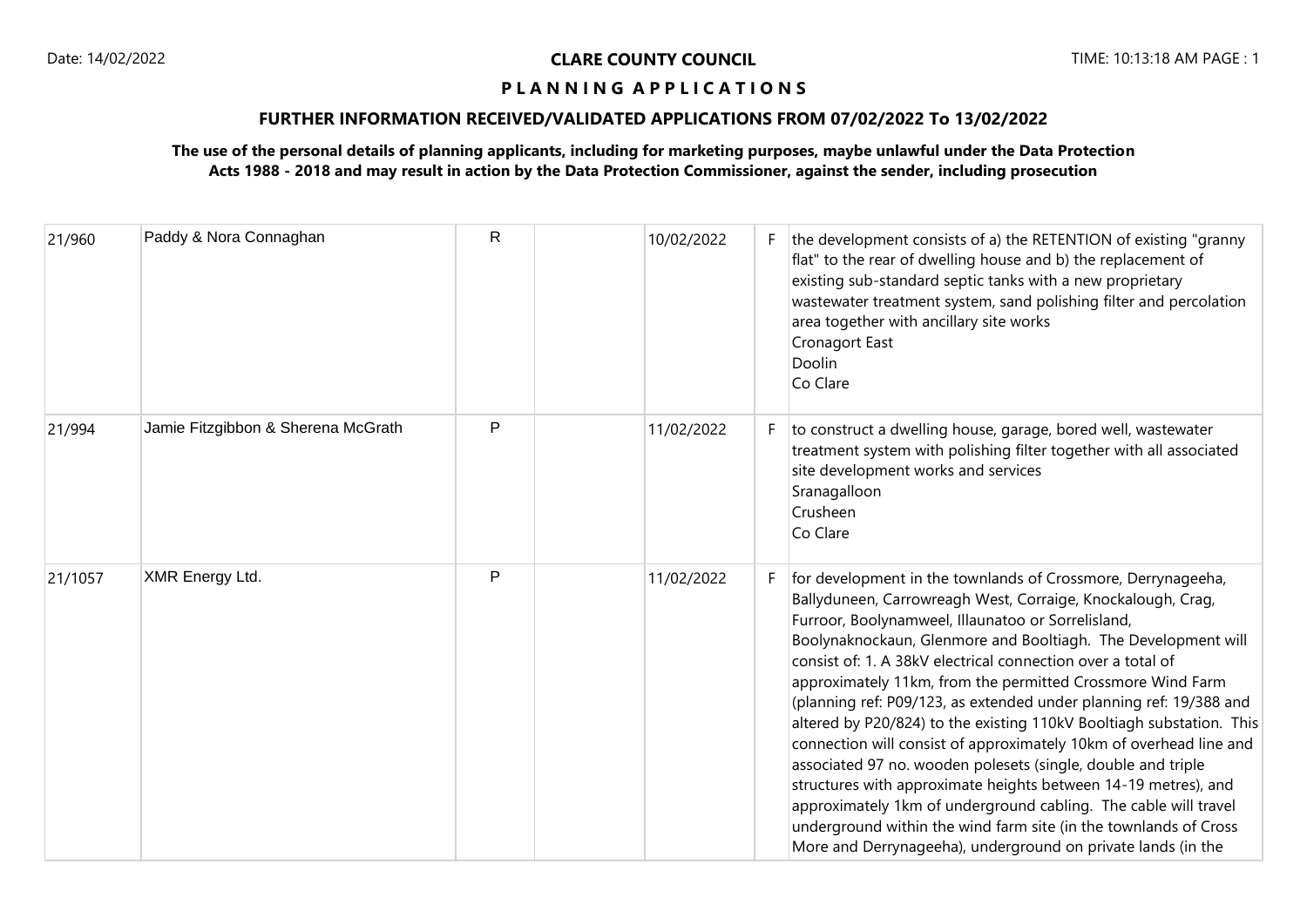### **FURTHER INFORMATION RECEIVED/VALIDATED APPLICATIONS FROM 07/02/2022 To 13/02/2022**

|  |  | townlands of Boolynamweel, Illaunatoo and Boolynaknockaun) and<br>under the public road prior to entering the Booltiagh substation (in<br>the townlands of Boolynaknockaun and Booltiagh). 2. Roads and<br>access arrangements/works consisting of: a) Creation of new<br>permanent access gate into private lands off the L6180 local road;<br>b) Construction of new access roads to facilitate provision of the<br>grid connection, to be retained for permanent use; and c) Upgrade<br>of the existing public road network for turbine delivery including; I.<br>Junction improvement works at the N68 and L6180; II. Widening<br>along the L6180. 3. The proposed development also incorporates<br>construction of the following elements at the site of the permitted<br>7-turbine Crossmore Wind Farm (ref: P09/123, as extended by<br>P19/388, and altered by P20/824) which will have a 25 year<br>operational lifespan from the date of commissioning: a) Provision<br>of a permanent 38kV substation north of permitted Turbine 5 in lieu<br>of previously approved substation located south of Turbine 2; b)<br>Redesign of permitted turbine hardstand areas consisting of<br>additional temporary hardstand areas for blade storage; c)<br>Provision of 2 no. temporary construction compounds; d) Proposed<br>upgrade of existing access road and proposed new areas of access<br>road between permitted Turbines no. 5 and no. 6, in lieu of<br>permitted upgrade of existing access road between permitted<br>Turbines no. 2 and no. 5; e) All associated underground cabling<br>between permitted turbines and relocated substation, and; To view<br>remainder of description please view newspaper notice.<br>Crossmore, Derrynageeha, Ballyduneen, Carrowreagh West,<br>Corraige, Knocklough<br>Crag, Furroor, Boolynamweel, Illaunatoo or Sorrelisland,<br>Boolynaknockaun, Glenmore, Booltiagh |
|--|--|----------------------------------------------------------------------------------------------------------------------------------------------------------------------------------------------------------------------------------------------------------------------------------------------------------------------------------------------------------------------------------------------------------------------------------------------------------------------------------------------------------------------------------------------------------------------------------------------------------------------------------------------------------------------------------------------------------------------------------------------------------------------------------------------------------------------------------------------------------------------------------------------------------------------------------------------------------------------------------------------------------------------------------------------------------------------------------------------------------------------------------------------------------------------------------------------------------------------------------------------------------------------------------------------------------------------------------------------------------------------------------------------------------------------------------------------------------------------------------------------------------------------------------------------------------------------------------------------------------------------------------------------------------------------------------------------------------------------------------------------------------------------------------------------------------------------------------------------------------------------------------------------------------------------|
|--|--|----------------------------------------------------------------------------------------------------------------------------------------------------------------------------------------------------------------------------------------------------------------------------------------------------------------------------------------------------------------------------------------------------------------------------------------------------------------------------------------------------------------------------------------------------------------------------------------------------------------------------------------------------------------------------------------------------------------------------------------------------------------------------------------------------------------------------------------------------------------------------------------------------------------------------------------------------------------------------------------------------------------------------------------------------------------------------------------------------------------------------------------------------------------------------------------------------------------------------------------------------------------------------------------------------------------------------------------------------------------------------------------------------------------------------------------------------------------------------------------------------------------------------------------------------------------------------------------------------------------------------------------------------------------------------------------------------------------------------------------------------------------------------------------------------------------------------------------------------------------------------------------------------------------------|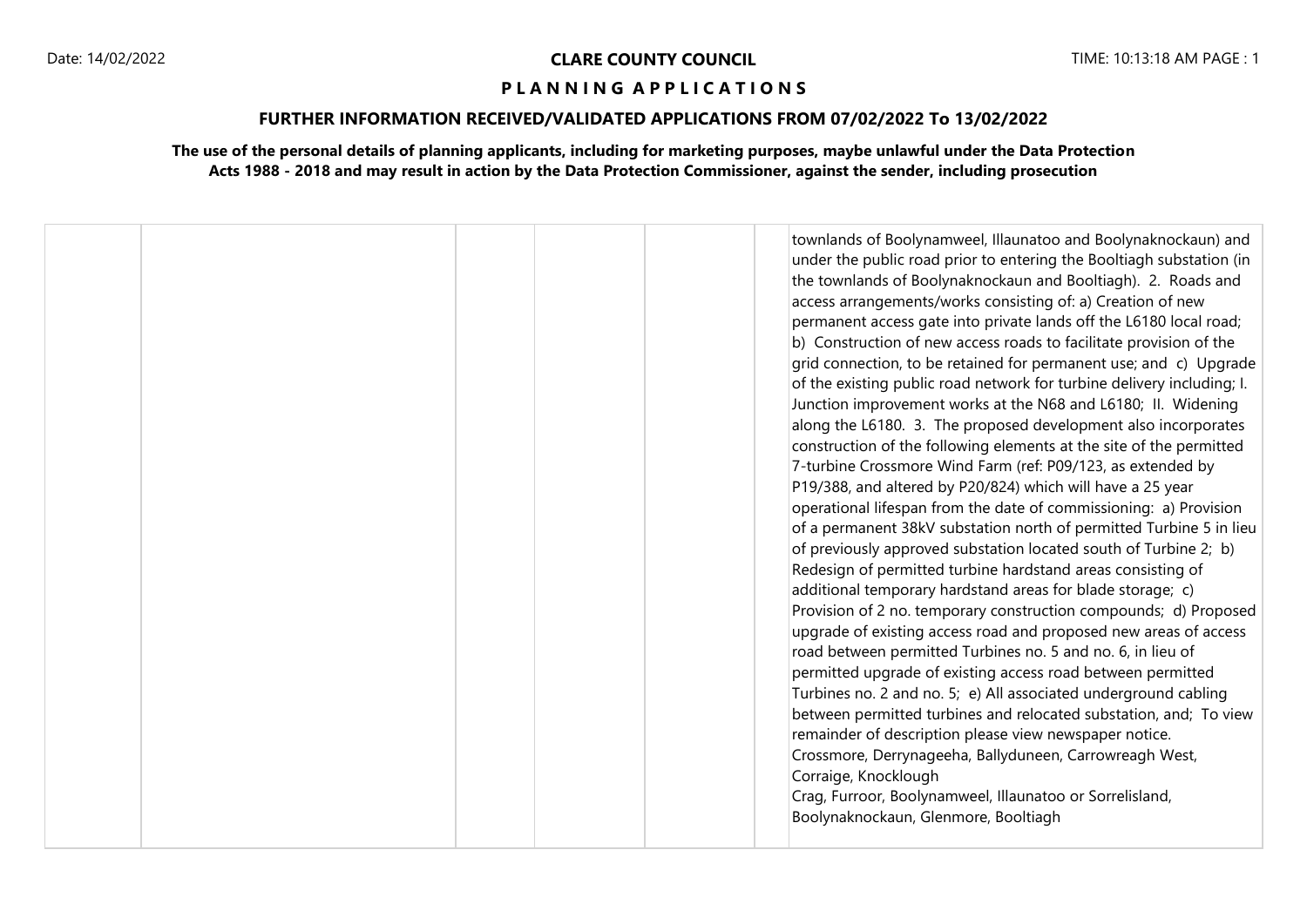# **FURTHER INFORMATION RECEIVED/VALIDATED APPLICATIONS FROM 07/02/2022 To 13/02/2022**

| 21/1092 | <b>Desmond Tully</b> | P | 08/02/2022 | F. | to: construct a double garage beside the existing dwelling utilising<br>existing entrance field gate, construct new rear kitchen extension<br>and to seek planning Retention for extant alterations including<br>pitched roof replacement of garage flat roof, external changes to<br>elevations and minor internal revisions<br>Kileen<br>Corofin<br>Co Clare V95 W8C1 |
|---------|----------------------|---|------------|----|-------------------------------------------------------------------------------------------------------------------------------------------------------------------------------------------------------------------------------------------------------------------------------------------------------------------------------------------------------------------------|
| 21/1161 | Anne Maria Power     | P | 08/02/2022 | F. | to modify, convert and extend 2 no existing agricultural buildings to<br>residential accommodation, install a proprietary wastewater<br>treatment plant with percolation area and associated ancillary site<br>works<br>Knockerra Village<br>Knockerry West,<br>Kilrush, Co Clare                                                                                       |
| 21/1214 | Sean O'Dwyer         | P | 07/02/2022 | F. | to construct dwelling house, garage, waste water treatment system,<br>percolation area, entrance and all associated site works<br>Cratloekeel<br>Cratloe<br>Co Clare                                                                                                                                                                                                    |